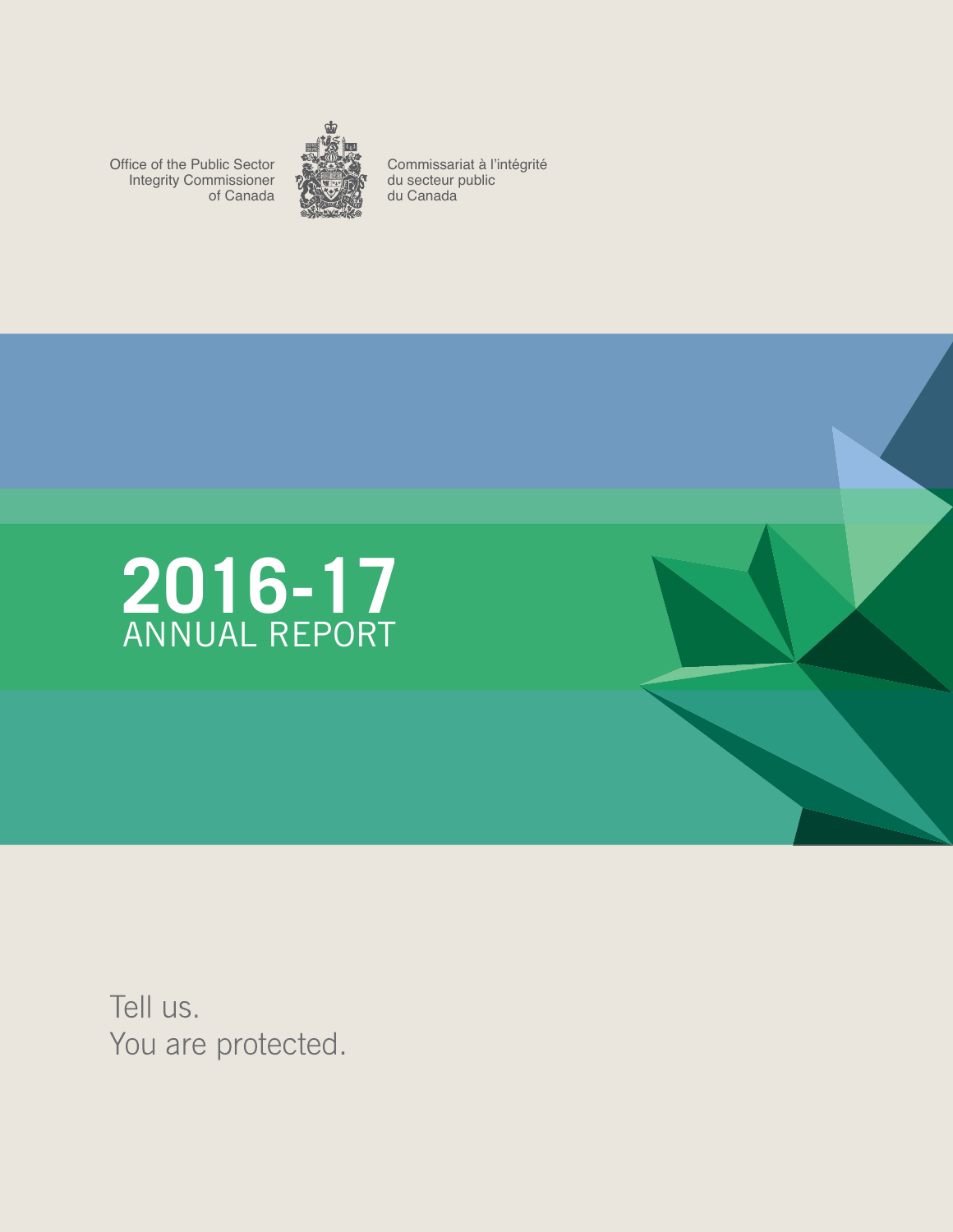This report is available on our website at: [www.psic-ispc.gc.ca](http://www.psic-ispc.gc.ca)

For copies of the report or other Office of the Public Sector Integrity Commissioner of Canada publications, contact:

Office of the Public Sector Integrity Commissioner of Canada 60 Queen Street, 7th Floor Ottawa, ON K1P 5Y7 Tel.: 613-941-6400 Toll free: 1-866-941-6400 Fax: 613-941-6535 Email: [psic-ispc@psic-ispc.gc.ca](mailto:psic-ispc@psic-ispc.gc.ca)

Ce document est également disponible en français.

©Office of the Public Sector Integrity Commissioner of Canada, 2017 Cat. No.: PG1-3E-PDF ISSN: 1925-7732



Office of the Public Sector Integrity Commissioner of Canada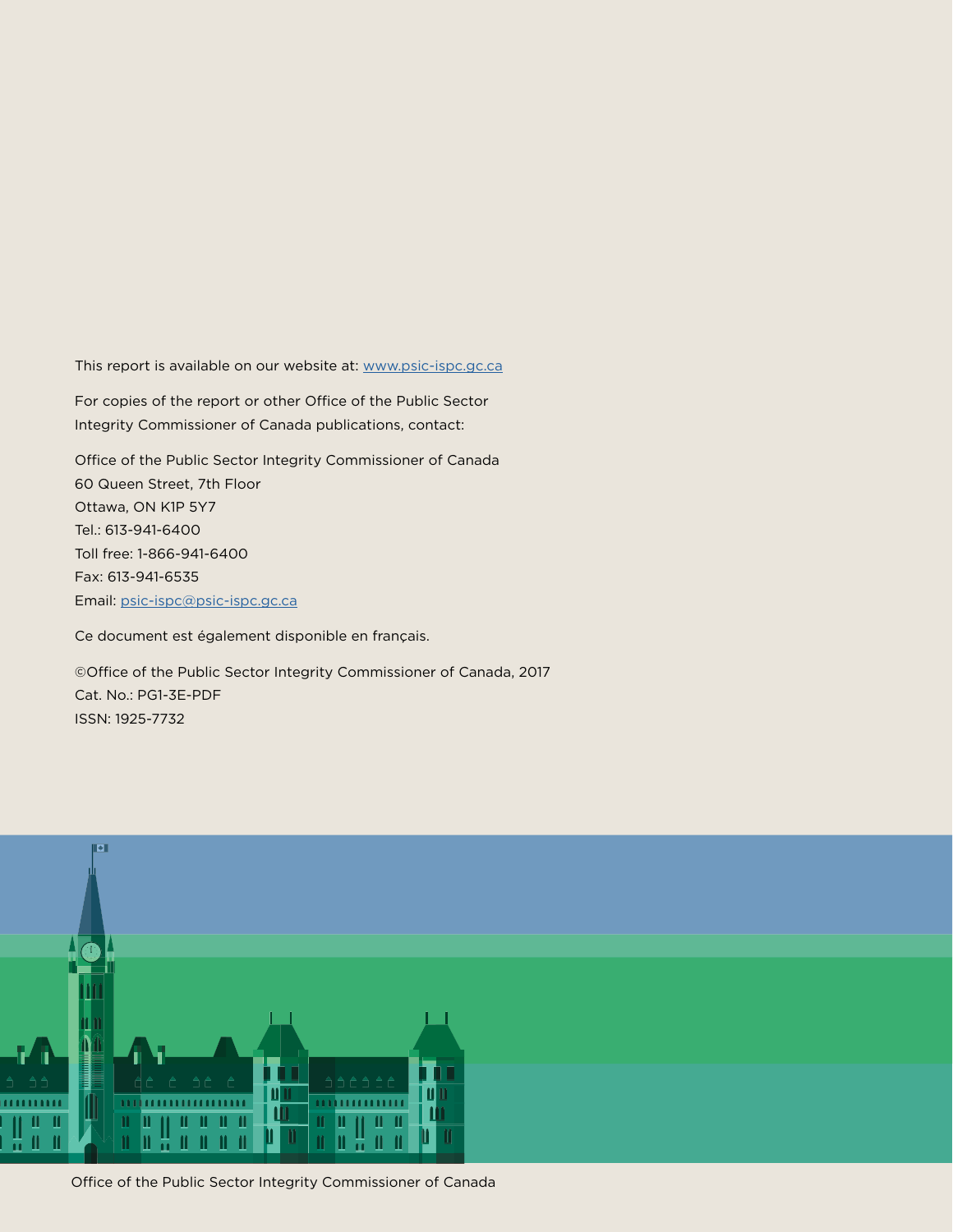The Honourable George J. Furey Speaker of the Senate The Senate Ottawa, Ontario K1A 0A4

Dear Mr. Speaker:

I have the honour of presenting you with the Office of the Public Sector Integrity Commissioner's tenth annual report for tabling in the Senate, pursuant to section 38 of the *Public Servants Disclosure Protection Act*.

The report covers the fiscal year ending March 31, 2017.

Yours sincerely,

iday Joe Friday

Public Sector<sup>/</sup>Integrity Commissioner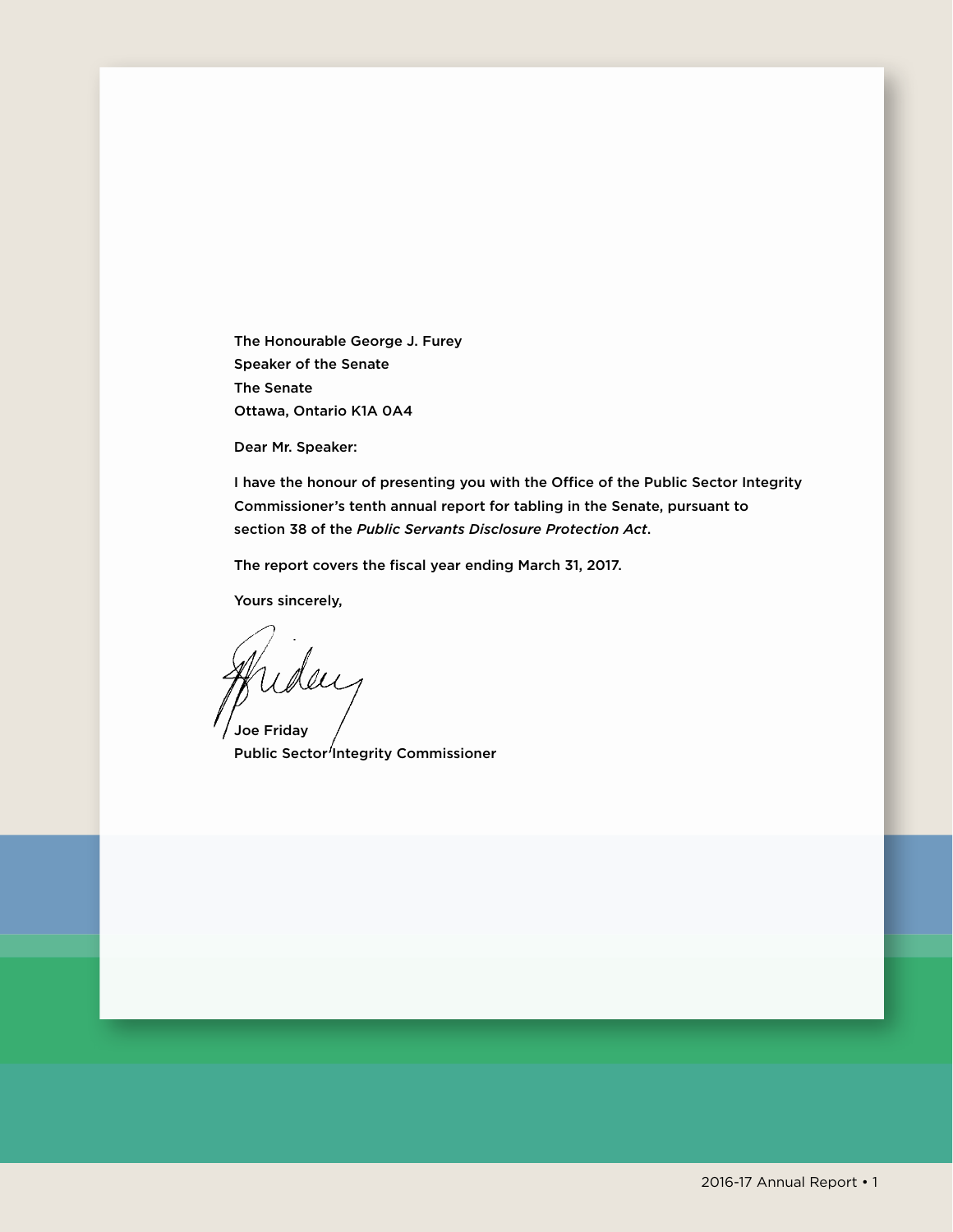The Honourable Geoff Regan, P.C., M.P. Speaker of the House of Commons House of Commons Ottawa, Ontario K1A 0A6

Dear Mr. Speaker:

I have the honour of presenting you with the Office of the Public Sector Integrity Commissioner's tenth annual report for tabling in the House of Commons, pursuant to section 38 of the *Public Servants Disclosure Protection Act*.

The report covers the fiscal year ending March 31, 2017.

Yours sincerely,

uday Joe Friday

Public Sector<sup>'</sup>Integrity Commissioner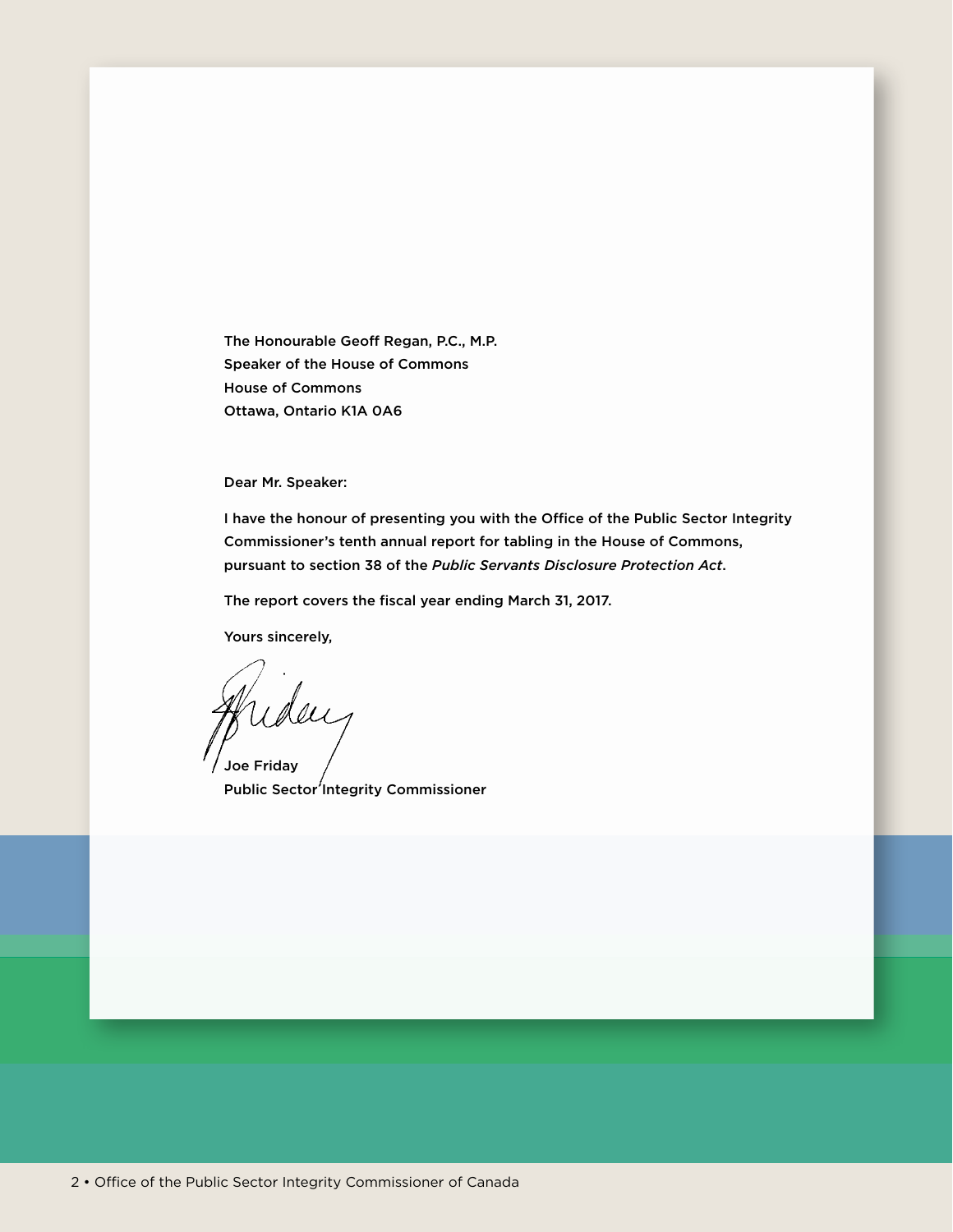# PUBLIC SERVANTS DISCLOSURE PROTECTION ACT

The federal public administration is disclose wrongdoings, and by an important national institution and establishing a code of conduct for is part of the essential framework of the public sector; Canadian parliamentary democracy; Public servants owe a duty of

and enhance public confidence in the right to freedom of expression the integrity of public servants; as guaranteed by the *Canadian* 

enhanced by establishing appropriate balance between those<br>effective procedures for the two important principles.<br>disclosure of wrongdoings and for protecting public servants who – Excerpt from the Preamble

It is in the public interest to maintain loyalty to their employer and enjoy **Charter of Rights and Freedoms**<br> **Charter of Rights and Freedoms**<br>
and this Act strives to achieve an<br>
determined by establishing

> *Public Servants Disclosure Protection Act*



2016-17 Annual Report • 3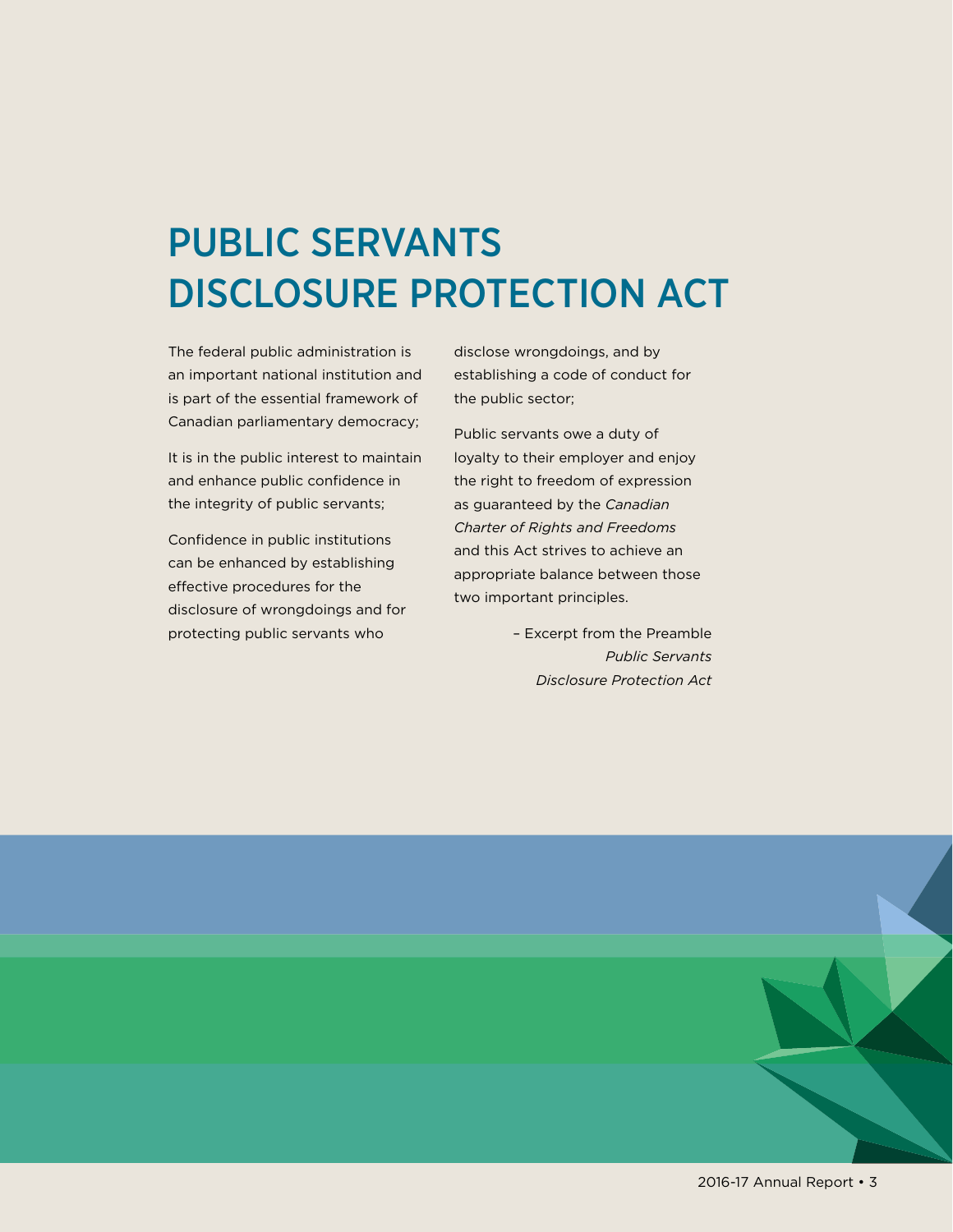# OFFICE OF THE PUBLIC SECTOR INTEGRITY COMMISSIONER OF CANADA

## OUR VISION

PSIC is a trusted organization where anyone can disclose wrongdoing in the federal public sector and/ or make a complaint of reprisal in a confidential and safe manner. PSIC is recognized as an employer of choice where its employees are delivering high quality services and act in the public interest.

## OUR MANDATE

The Office of the Public Sector Integrity Commissioner of Canada contributes to strengthening accountability and increases oversight of government operations by providing:

- public servants and members of the public with an independent and confidential process for receiving and investigating disclosures of wrongdoing in, or relating to, the federal public sector, and by reporting founded cases to Parliament and making recommendations to chief executives on corrective measures; and
- public servants and former public servants with a mechanism for handling complaints of reprisal for the purpose of coming to a resolution including referring cases to the Public Servants Disclosure Protection Tribunal.

# OUR VALUES

The Office operates under a set of values that defines who we are and how we interact with our clients and stakeholders:

### RESPECT FOR DEMOCRACY

We recognize that elected officials are accountable to Parliament, and ultimately to the Canadian people, and that a non-partisan public sector is essential to our democratic system.

#### RESPECT FOR PEOPLE

We treat all people with respect, dignity and fairness. This is fundamental to our relationship with the Canadian public and colleagues.

#### **INTEGRITY**

We act in a manner that will bear the closest public scrutiny.

#### **STEWARDSHIP**

We use and care for public resources responsibly.

#### **EXCELLENCE**

We strive to bring rigour and timeliness as we produce high-quality work.

#### IMPARTIALITY

We arrive at impartial and objective conclusions and recommendations independently.

#### CONFIDENTIALITY

We protect the confidentiality of any information that comes to our knowledge in the performance of our duties.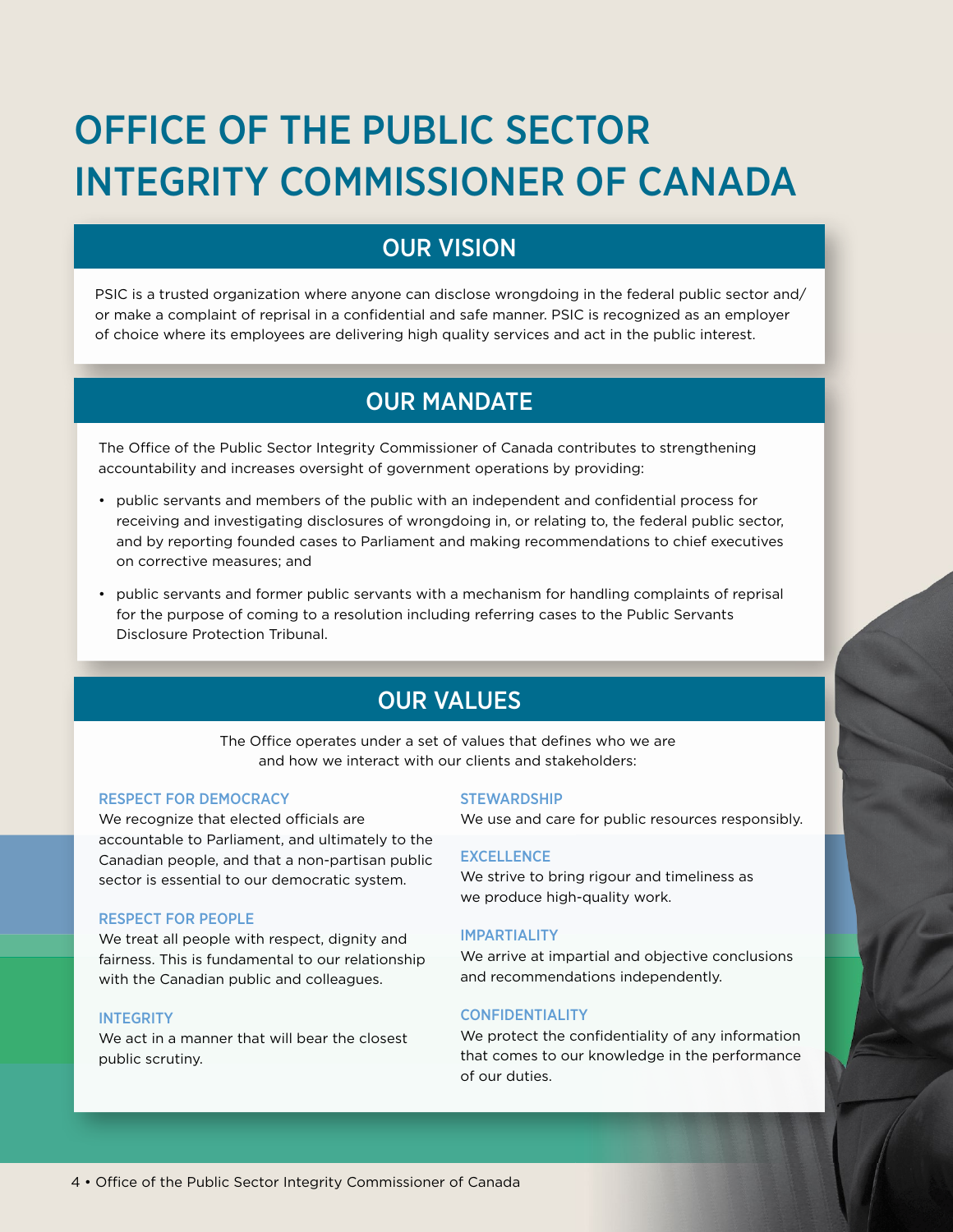**This Annual Report of the Office of the Public Sector Integrity Commissioner is one essential part of our ongoing commitment to openness and accessibility. It provides the opportunity to report on our activities, our achievements and our challenges over the past year. It is a very important means of demonstrating and respecting our accountability to Parliament and to Canadians, but it does not serve as our only means of communicating with our stakeholders.** 

This is something that continues throughout the year, through our outreach and communications efforts, our consultations with stakeholders and colleagues both nationally and internationally, and through our case reports.

I hope that reading this report will encourage you to visit our website and learn more about who we are, what we do and how we do it. And I hope that the information and tools that we have developed provide you with the confidence and knowledge that you need to make an informed and confident decision to come forward.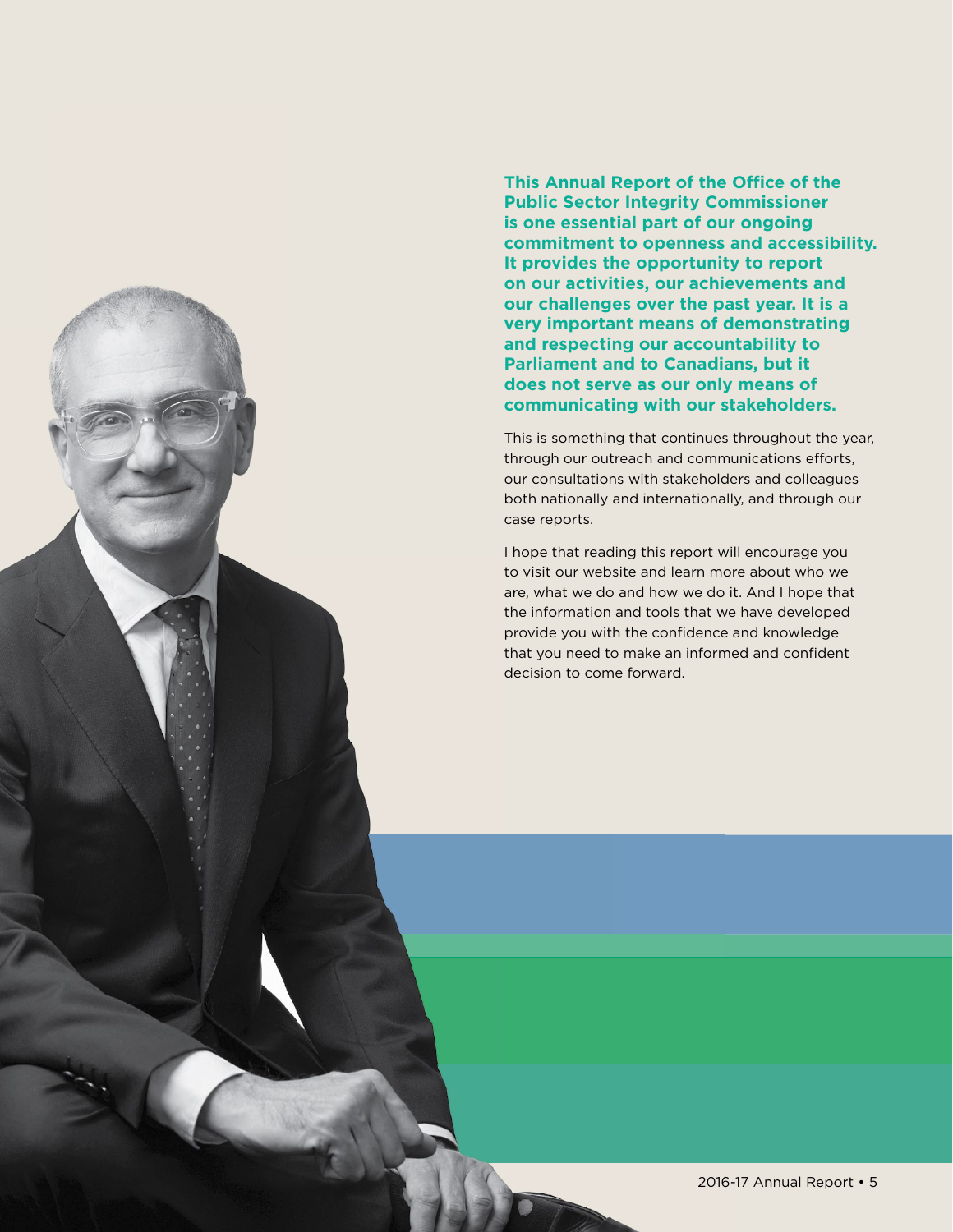## LEGISLATIVE REVIEW

Perhaps the most important development to report on this year was the launch of the highly-anticipated review of the *[Public Servants Disclosure Protection Act](http://laws-lois.justice.gc.ca/eng/acts/P-31.9/FullText.html)*  (the Act), the legislation that created our office and the federal public sector whistleblowing regime. Our Office tabled [16 substantive proposals for legislative change](http://www.psic-ispc.gc.ca/eng/resources/proposal-legislative-amendments)  that are necessary, in my view, to move the regime forward in a way that truly recognizes the importance of disclosing wrongdoing and that provides a higher level of protection and support for those who do disclose. The report on this review may be available by the time this annual report is tabled.

Key among our recommendations are:

- making it easier to disclose by allowing you to do so to anyone in your management chain, up to and including the Chief Executive, rather than only to your direct manager or to your organization's designated Senior Officer for Disclosure;
- allowing my Office to obtain evidence in disclosure investigations outside the public sector, which it is currently prohibited from doing;
- • removing the "good faith" requirement for whistleblowers and reprisal complainants, which will make motivation to come forward an irrelevant consideration and keep the focus on the facts of the case;
- • clarifying and strengthening confidentiality protection, recognizing that confidentiality is a key pillar of the whistleblowing regime;
- allowing the Public Servants Disclosure Protection Tribunal to award interim remedies to reprisal victims while they await the outcome of a Tribunal hearing, and also giving the Tribunal the express power to award legal costs to victims of reprisal; and
- creating a reverse onus at the Tribunal so that a reprisal complainant does not have to prove that reprisal took place, but rather the employer or the person alleged to have committed reprisal must prove that their actions do not constitute reprisal.

I invite you to review all [16 proposals](http://www.psic-ispc.gc.ca/eng/resources/proposal-legislative-amendments) on our website. Together, they represent meaningful progress in the evolution of the federal whistleblowing regime. And I look forward to the results of the legislative review,

confident that Parliament will seize this opportunity to strengthen the whistleblowing regime, building upon the reputation for excellence that the Canadian public sector enjoys world-wide.

### CASE REPORTS ON FOUNDED WRONGDOING

[Case reports on founded wrongdoing](http://www.psic-ispc.gc.ca/eng/results/case-reports) are one of our means to publicly communicate the results of our work. The Act requires that when I make a finding of wrongdoing, a case report must be tabled in Parliament. This underscores the fact that my Office was created to deal with serious cases of wrongdoing. In the words of Justice Elliott of the Federal Court, in a decision that was released this year, the regime established by the Act "…addresses wrongs of an order of magnitude that could shake public confidence if not reported and corrected", cases that "…involve a serious threat to the integrity of the public service."

Two case reports were tabled in Parliament this year that dealt with such serious matters, both involving harassment within the public service. In the [first case,](http://www.psic-ispc.gc.ca/eng/results/case-report-public-health-agency-canada) the focus was on the ongoing harassment by a senior executive whose unacceptable behaviour was not sufficiently addressed to bring it to a halt, resulting in employees making the decision to come to my Office anonymously with their concerns about both the abusive behaviour as well as management's response to dealing with it.

The [second case report](http://www.psic-ispc.gc.ca/eng/results/case-report-canadian-food-inspection-agency) found that a President and Vice President failed to take required action to address a case of ongoing abusive behaviour by a senior executive by purposefully circumventing established policies and procedures. Their actions amounted to them denying employees the legitimate right to have their serious concerns properly, fairly and fully respected and responded to.

Both these cases point to management's undeniable and essential obligation to provide a healthy and safe environment for all public servants, and they underscore the importance of direct, timely and meaningful action to respond to cases of abusive behaviour. This standard is, in my view, one that must be respected in all situations at all times.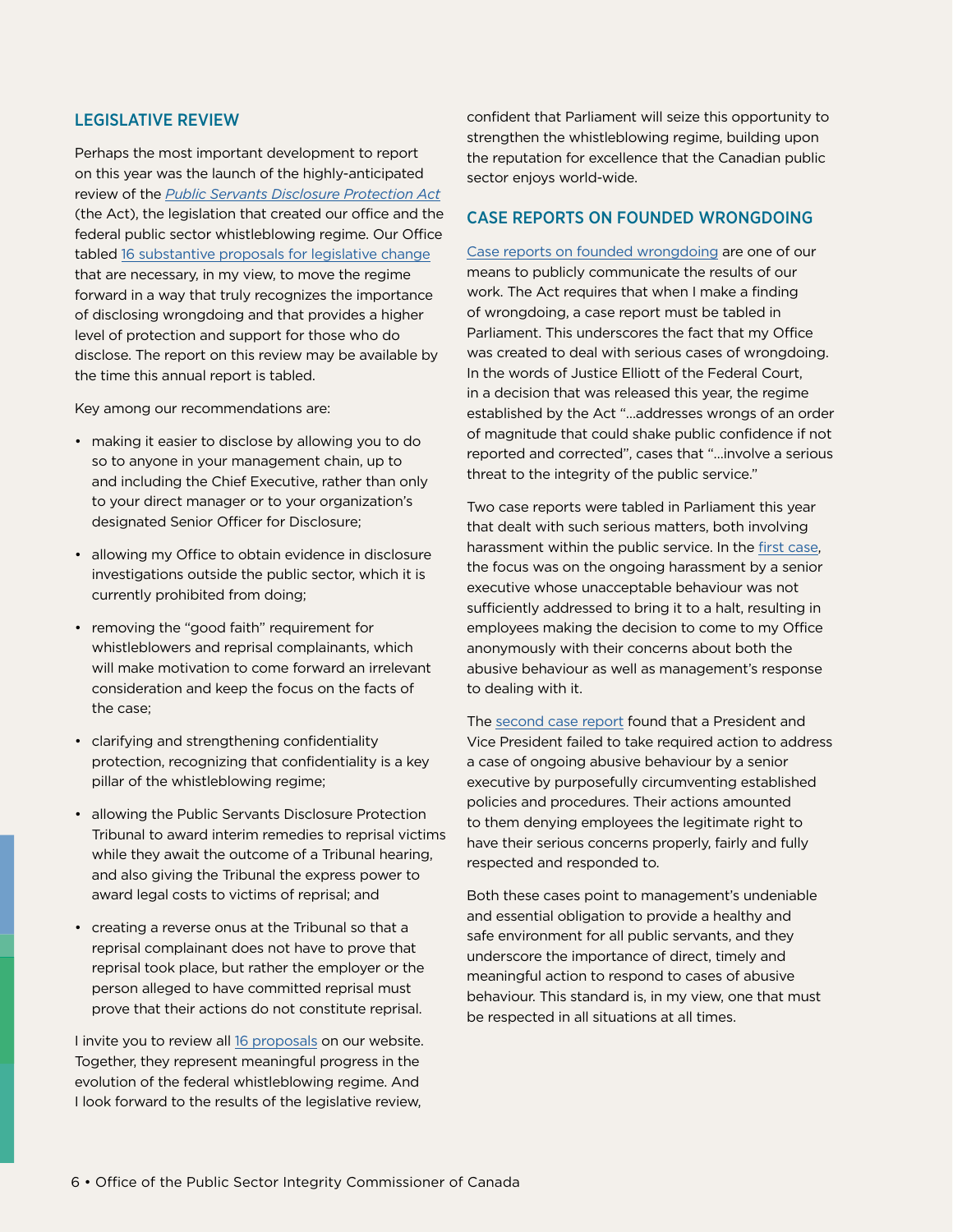## RESEARCH PAPER

My Office also commissioned and released an important research paper, ["The Sound of Silence:](http://www.psic-ispc.gc.ca/eng/about-us/corporate-publications/sound-silence)  [Whistleblowing and the Fear of Reprisal"](http://www.psic-ispc.gc.ca/eng/about-us/corporate-publications/sound-silence). This was my Office's first formal research project and it represents an important contribution to the evolution in whistleblowing thinking. The findings in this paper are consistent with those of [focus group tests](http://epe.lac-bac.gc.ca/100/200/301/pwgsc-tpsgc/por-ef/office_public_sector_integrity_commissioner/2016/2015-12-e/report.pdf) that we conducted across the country in both 2011 and 2015. I am very pleased that my Office is taking concrete steps to bring attention to the important issue of the fear of reprisal, and to be playing a part in working to address what is a powerful and real disincentive to whistleblowers. Whistleblowing is the right thing to do, and it is our collective responsibility within the federal public sector to do everything within our power to remove barriers to doing the right thing. To quote from this paper, written by Craig Dowden, "Creating a safe environment is not an annual event. It is lived and promoted every single day."

#### OUTREACH AND STAKEHOLDER ENGAGEMENT

My Office continued to engage with public servants this year by attending 18 outreach events reaching approximately 8400 public servants and distributing over 8500 informational materials. We hosted three international delegation visits as well as the annual meeting with our federal, provincial and territorial counterparts to discuss achievements, challenges and best practices.

#### OPERATIONAL ACTIVITIES

We received 81 disclosures of wrongdoing and 31 complaints of reprisal in 2016-17. While this is reflective of an average level of activity over the last few years, we launched a record 36 investigations while meeting and exceeding our service standards. This is almost double the number of investigations than the year before, and more than double the number of investigations launched in 2014-15.

In addition, we successfully conciliated two reprisal complaints during the course of their investigation, with the full support and involvement of the parties. As I have said in the past, conciliation is a viable and effective means to resolve a serious labour relations issue to the satisfaction of the parties, allowing them to move forward from a difficult professional and personal situation.

I invite you to consult the table at the end of this report for the complete statistics on our activities this year.

In closing, I firmly believe that these operational achievements reflect my Office's commitment to respond to disclosures and reprisal complaints in a timely and fair manner. This year has been one of tremendous activity and progress for my Office, and for the federal whistleblowing regime. The legislative review, our case reports, our research findings, our continued outreach and engagement activities, and our ongoing operations have all contributed to a level of public awareness, engaged discussion, informed debate and sharply focused evaluation of not only the role of my Office, but of the other key players in the Act. This includes every Chief Executive in the public sector and Treasury Board Secretariat, who is responsible for the administration of the internal whistleblowing regime and who has specific responsibility under the Act for promoting ethical practices and a positive environment for disclosing wrongdoing.

I look forward to continuing to lead my Office and to support its essential role as the external, independent whistleblowing organization, as we build on the momentum that this past year has created.

And as always, I invite anyone who wants to know more about our work or who wants information and guidance on making a disclosure or complaint of reprisal, to [contact my Office directly](http://www.psic-ispc.gc.ca/eng/about-us/office-coordinates). Your inquiries are always welcome, and we will do our very best to ensure you make an informed and confident decision about exercising your right to speak up and to be listened to, and to be protected when you do.

Joe Friday Public Sector Integrity Commissioner